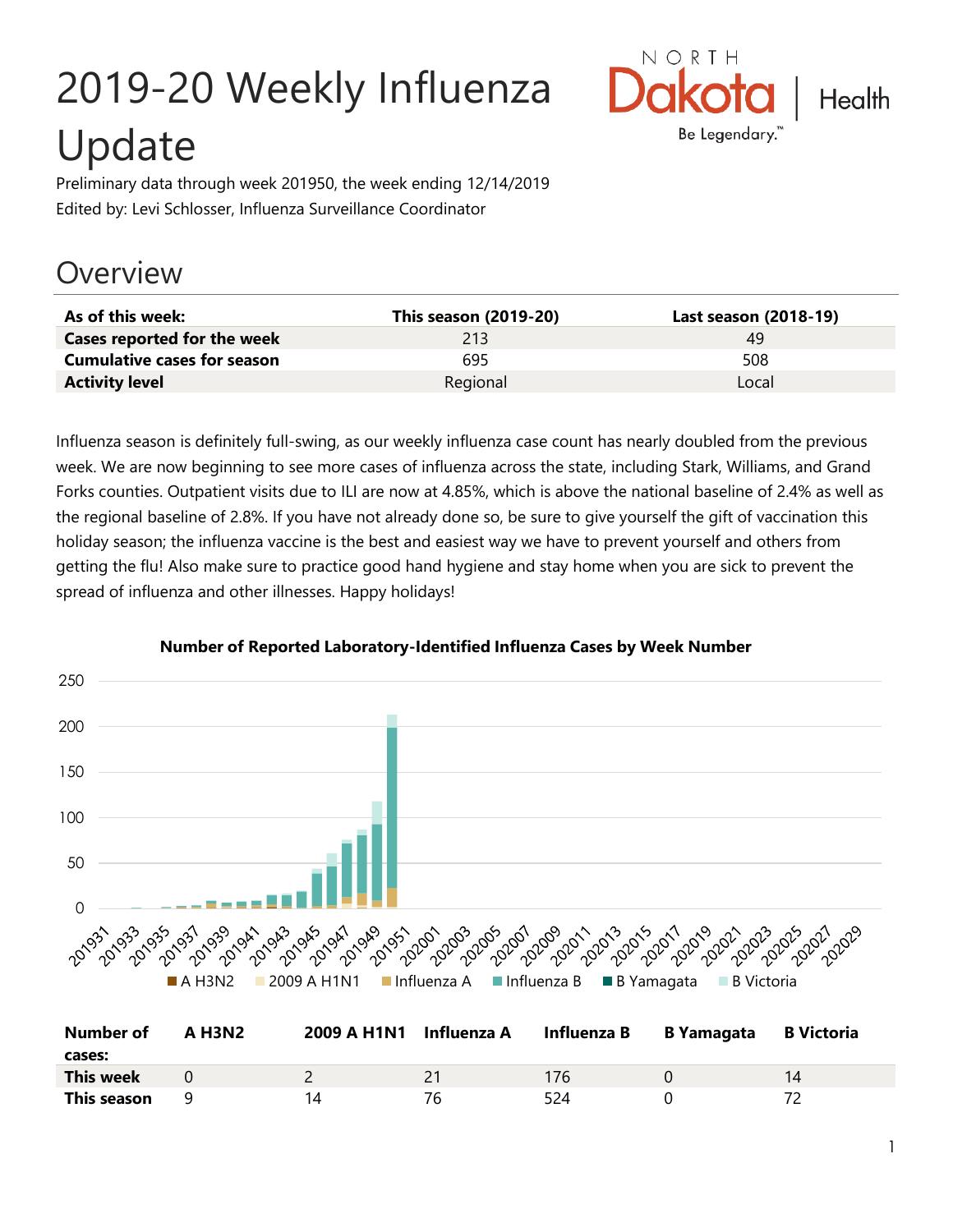Laboratory-confirmed influenza is a reportable disease in North Dakota. Influenza "cases" include people that have tested positive for influenza in a healthcare setting. It does not include people with influenza who did not seek healthcare, or who were diagnosed without a lab test, which is common. The true number of people with influenza in North Dakota is underrepresented, but case data allows us to see where and in what populations influenza is circulating. It also provides context regarding how the current season compares with previous seasons. Find more information about cases on [www.ndflu.com.](file://///nd.gov/doh/DOH-DATA/MSS/DC/PROGRAM/IMMUNE/Immunize/Influenza/Inf18-19/Surveillance/Weekly%20Summaries/www.ndflu.com)



# Case Demographics

#### Cases by **County**



© GeoNames, Navteq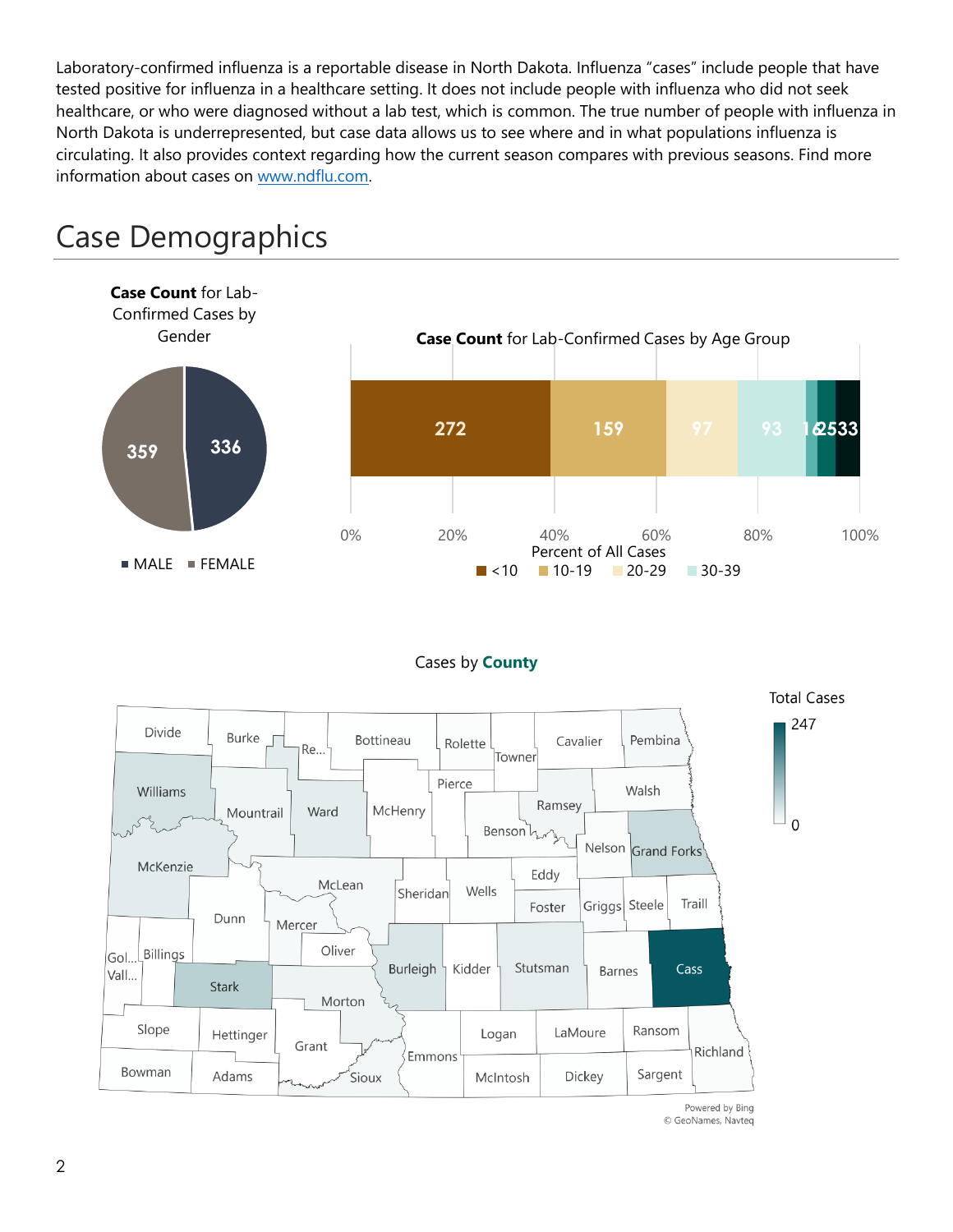# **Outbreaks**

During the influenza season, influenza outbreaks are common anywhere people gather, including schools, child care centers, and health care facilities. Outbreaks of influenza or influenza-like illness may be reported to the NDDoH. The following outbreaks have been reported this season:

| <b>Setting</b>              | <b>Number of outbreaks</b> | <b>Identified pathogens</b> |
|-----------------------------|----------------------------|-----------------------------|
| Long Term Care, Basic Care, |                            |                             |
| <b>Assisted Living</b>      |                            |                             |
| <b>Schools</b>              |                            |                             |
| <b>Child Care Centers</b>   |                            |                             |
|                             |                            |                             |

# Surveillance Programs

In addition to case reporting, the NDDoH uses a variety information sources to fully describe of what is happening during the influenza season.

## Hospitalizations

This season, the NDDoH has introduced a new influenza hospitalization surveillance program. Select North Dakota hospitals report the number influenza-related hospitalizations weekly to the NDDoH. Because this surveillance methodology is new, hospitalization numbers this year may not be comparable to previous years.





### Deaths

Data on pneumonia and influenza deaths is obtained from Vital Records and based on the cause of death listed on the death certificate.

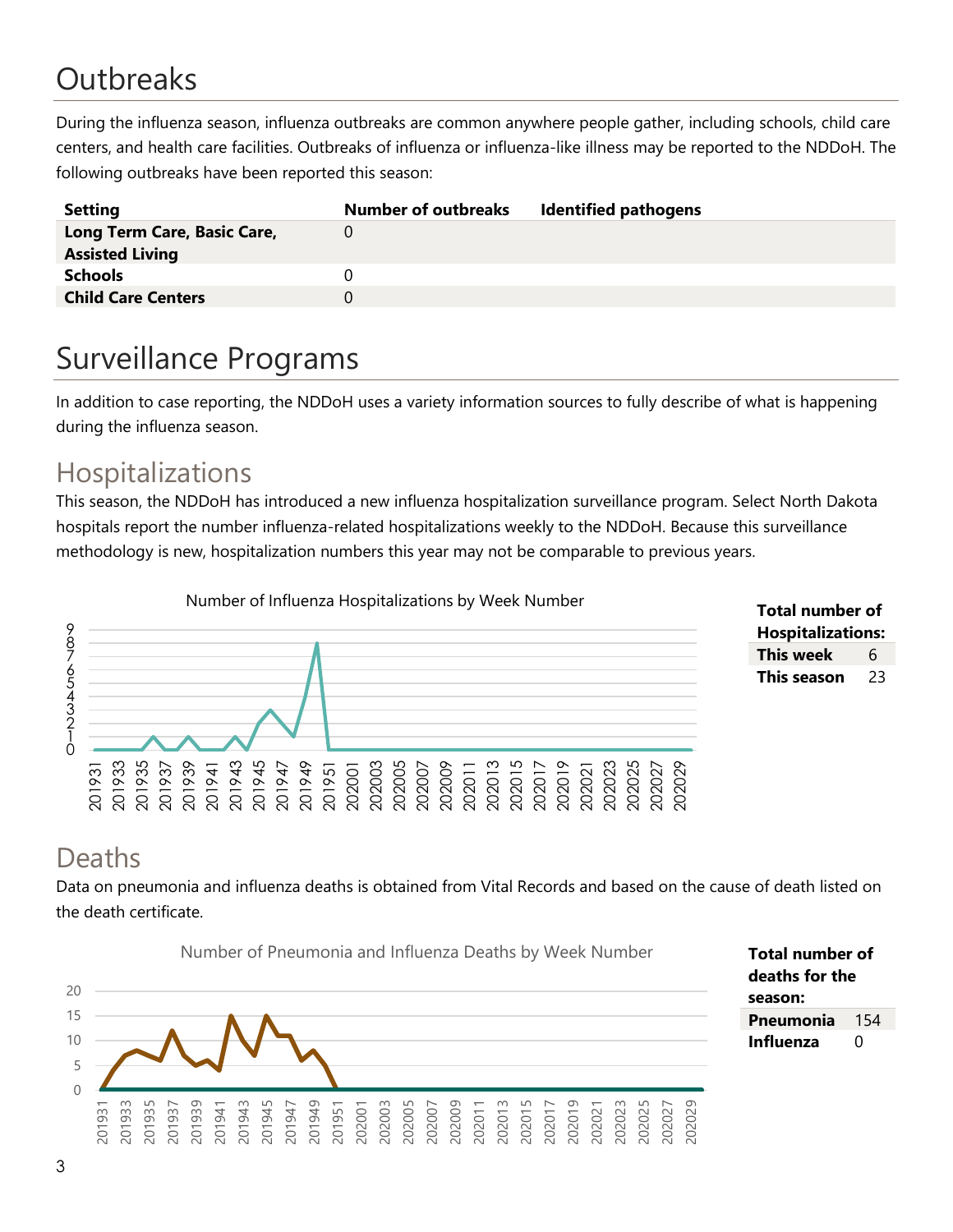## Outpatient Influenza-like Illness

The NDDoH participates in the national U.S. Outpatient Influenza-like Illness Surveillance Network (ILINet). Data from participating outpatient providers in North Dakota are pooled to create a state-wide estimate for the weekly percent of healthcare visits due to influenza-like illness (ILI). Patients presenting with a fever of 100ºF or greater and a cough and/or sore throat are considered to have ILI. For more information on state and national ILINet data, see **FluView** [Interactive.](https://gis.cdc.gov/grasp/fluview/fluportaldashboard.html)



Percent of Outpatient Visits Due to Influenza-like Illness by Week, Current and Previous Season

## Sentinel Laboratory Data

The NDDoH receives influenza and RSV testing data from participating sentinel laboratories across the state. The total number of positive tests and the total number of tests conducted are reported and used to create a state-wide percent positivity statistic. For influenza, percent positivity of 10% or greater indicates "season level" influenza activity.

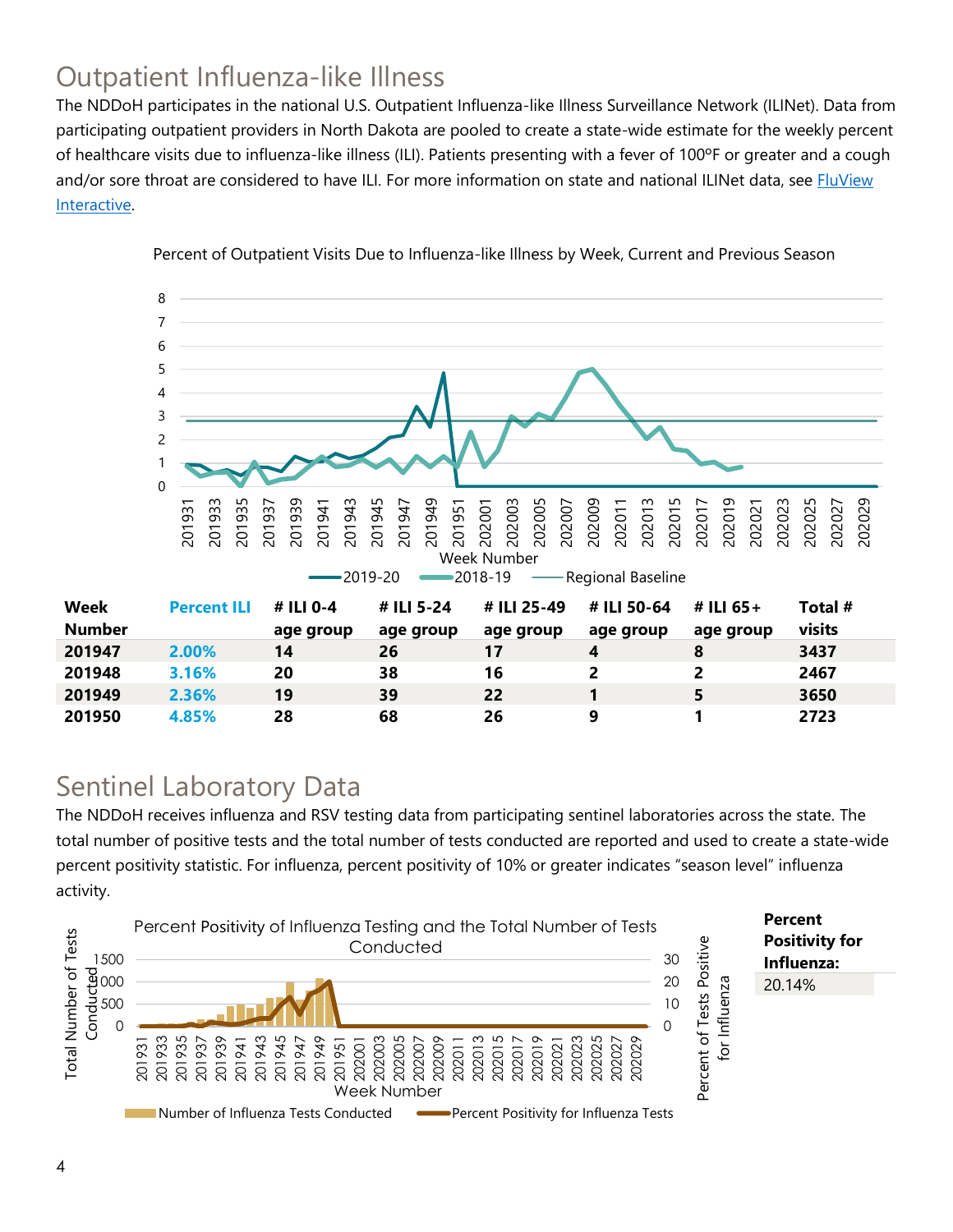

## School Absenteeism

During the influenza season, increases in school absenteeism data can be used as an early indicator for influenza circulation. The NDDoH received absenteeism data from a majority of schools in the state. Data here include absences for all reasons.



# Multi-season Comparison